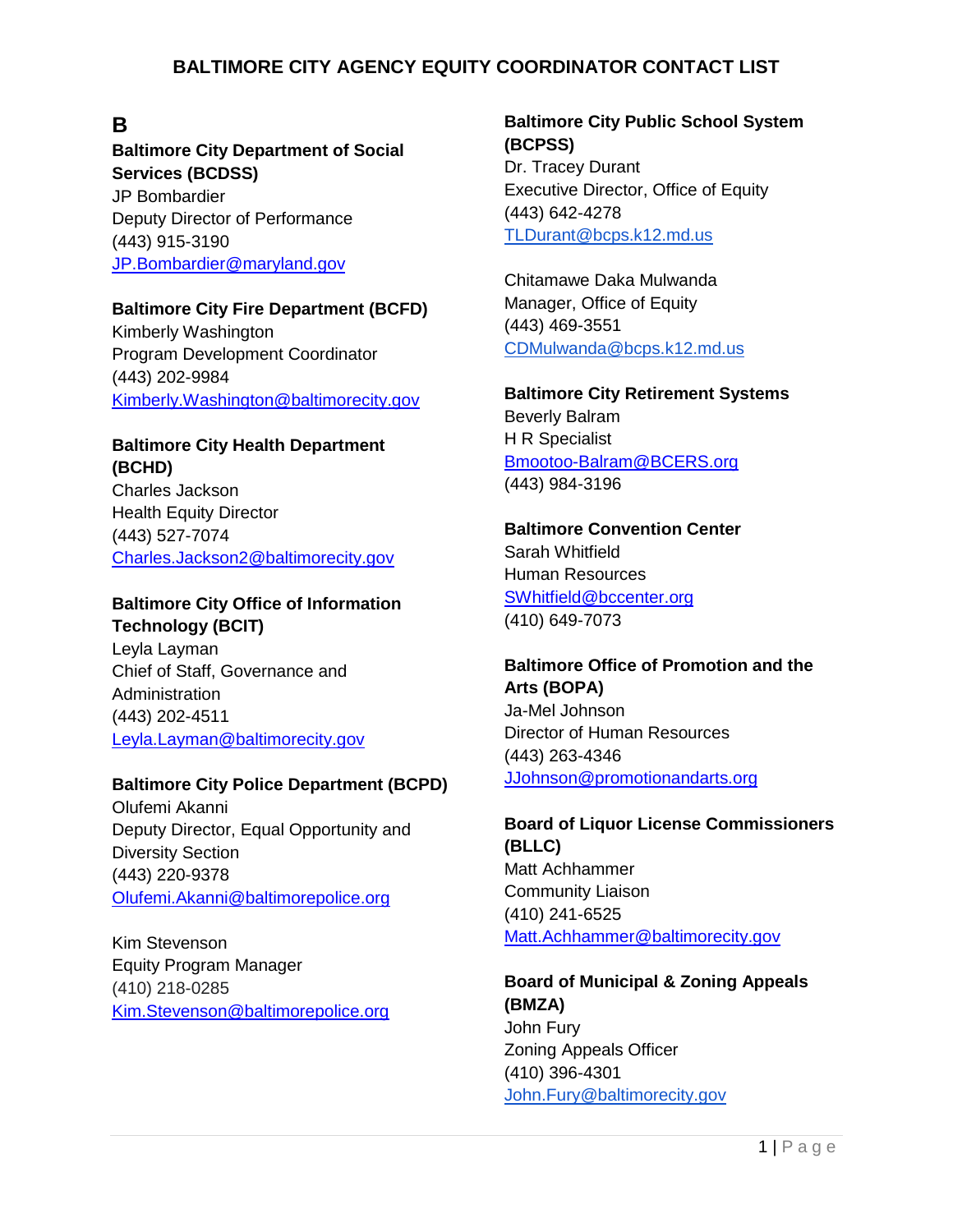**Bureau of Procurement** Tony Reed Equity Coordinator (410) 396-5729 [Anthony.Reed@baltimorecity.gov](mailto:Anthony.Reed@baltimorecity.gov)

# **C**

**City Council of Baltimore** Lawrence Anderson Chief of Staff, City Council President Mosby (410) 458-7107 [Lawrence.Anderson@baltimorecity.gov](mailto:Lawrence.Anderson@baltimorecity.gov)

# **D**

**Department of Finance** Nadine Olaniran Principal Program Assessment Analyst (410) 396-4531 [Nadine.Olaniran@baltimorecity.gov](mailto:Nadine.Olaniran@baltimorecity.gov)

### **Department of General Services (DGS)**

Annie Fullas Executive Administrative Manager (667) 208-0380 [Annie.Fullas@baltimorecity.gov](mailto:Aleia.Hendricks@baltimorcity.gov)

### **Department of Housing & Community Development (DCHD)**

Tammy Hawley Chief of Strategic Communications (443) 984-5753 [Tammy.Hawley@baltimorecity.gov](mailto:Tammy.Hawley@baltimorecity.gov)

# **Department of Human Resources (DHR)** Tonya Brinkley

Deputy Director (410) 396-3865 [Tonya.Brinkley@baltimorecity.gov](mailto:Tonya.Brinkley@baltimorecity.gov)

**Department of Legislative Reference** Ros Fraser (410) 396-4730 [Ros.Fraser@baltimorecity.gov](mailto:Ros.Fraser@baltimorecity.gov)

**Department of Planning (DOP)** Elina Bravve City Planner (410) 396-1453 [Elina.Bravve@baltimorecity.gov](mailto:Elina.Bravve@baltimorecity.gov)

Stephanie Smith Assistant Director for Equity, Engagement and Communications (410) 396-8337 [Stephanie.Smith@baltimorecity.gov](mailto:Stephanie.Smith@baltimorecity.gov)

### **Department of Public Works (DPW)**

Ann Haskins Brookover Chief, Grants Management (410) 913-2170 [Ann.HaskinsBrookover@baltimorecity.gov](mailto:Ann.HaskinsBrookover@baltimorecity.gov)

Phillip T. Gaines Program Coordinator, DPW Office of Equity and Environmental Justice (443) 202-6199 [PhillipT.Gaines@baltimorecity.gov](mailto:PhillipT.Gaines@baltimorecity.gov)

Marco Merrick Chief, DPW Office of Equity and Environmental Justice (443) 202-5055 [Marco.Merrick@baltimorecity.gov](mailto:Marco.Merrick@baltimorecity.gov)

#### **Department of Recreation & Parks** Nicole Green

Deputy Director of Administration (410) 207-3533 [Nicole.Green4@baltimorecity.gov](mailto:Nicole.Green4@baltimorecity.gov)

# **Department of Telecommunications (Comptroller)** Glen Armstrong Telecommunications Operations Officer

(410) 396-3735 [Glen.Armstrong@baltimorecity.gov](mailto:Glen.Armstrong@baltimorecity.gov)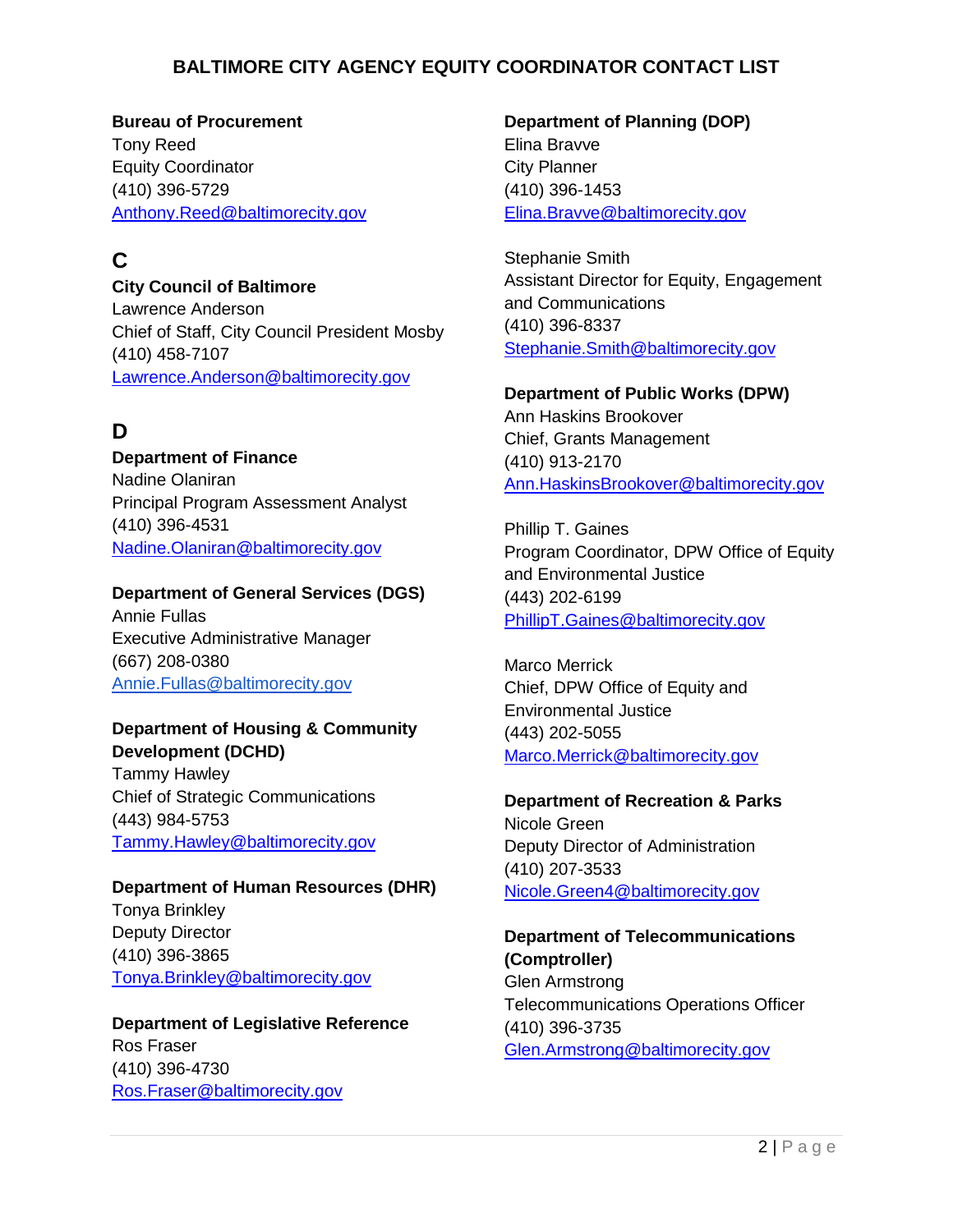### **Department of Transportation (DOT)**

Tereina Galloway Chief of Stakeholder Engagement (443) 984-3404 [Tereina.Galloway@baltimorecity.gov](mailto:Tereina.Galloway@baltimorecity.gov)

# **E**

**Enoch Pratt Free Library** M'balu Bangura DEI Officer (443) 984-5807 [Mbangura@prattlibrary.org](mailto:Mbangura@prattlibrary.org)

#### **Environmental Control Board**

Brittany Vendryes Deputy Director (410) 396-6909 [Brittany.Vendryes@baltimorecity.gov](mailto:Brittany.Vendryes@baltimorecity.gov)

# **F**

**The Family League of Baltimore City, Inc.** Tywanna Taylor Chief Operating Officer (410) 350-6565 [TTaylor@familyleague.org](mailto:TTaylor@familyleague.org)

# **H**

#### **Housing Authority of Baltimore City of Baltimore**

Jan Goslee, Esquire Executive Vice President and General **Counsel** (410) 396-3345 [Jan.Goslee@habc.org](mailto:Jan.Goslee@habc.org)

## **L**

**Law Department** Ebony Thompson, Esquire Deputy City Solicitor (410) 396-3659 [Ebony.Thompson@baltimorecity.gov](mailto:Ebony.Thompson@baltimorecity.gov) **Live Baltimore** Annie Milli Executive Director (410) 456-4337 [AMilli@livebaltimore.com](mailto:AMilli@livebaltimore.com)

## **M**

**Mayor's Office of Cable & Communications (Charm TV)** Joe DelBalso Operations & Traffic Manager (410) 396-1109 (Office) (443) 388-6964 (Mobile) [Joe.DelBalso@baltimorecity.gov](mailto:Joe.DelBalso@baltimorecity.gov)

### **Mayor's Office of Children and Family Success (MOCFS)** Faith Hammock Workforce Culture Manager (410) 804-7591 Faith.Hammock@baltimorecity.gov

Tammy Mays Housing Stability Coordinator (410) 262-7536 [Tammy.Mays@baltimorecity.gov](mailto:Tammy.Mays@baltimorecity.gov)

### **Mayor's Office of Correspondence and Communications** Candisse Bennett-Parkers Deputy Director (410) 396-4044 [Candisse.Bennett-Par@baltimorecity.gov](mailto:Candisse.Bennett-Par@baltimorecity.gov)

**Mayor's Office of Economic Development** Terrence Jennings Special Assistant (410) 215-1354 [Terrence.Jennings@baltimorecity.gov](mailto:Terrence.Jennings@baltimorecity.gov)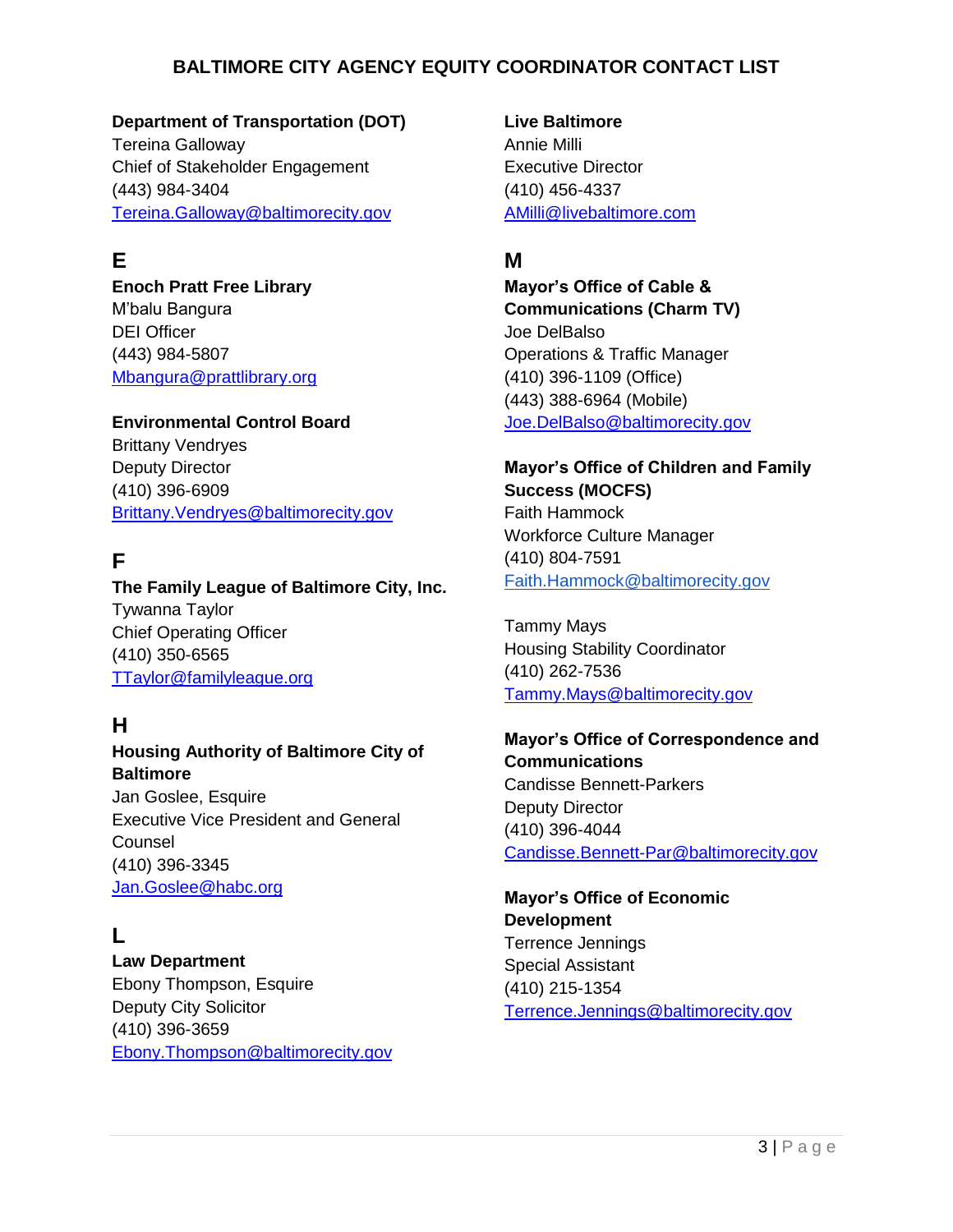**Mayor's Office of Employment Development (MOED)** MacKenzie Garvin Chief of Staff (301) 672-1270 [Mackenzie.Garvin@baltimorecity.gov](mailto:Mackenzie.Garvin@baltimorecity.gov)

# **Mayor's Office of Government Relations (MOGR)**

Natasha Mehu, Esquire **Director** (443) 938-0576 [Natasha.Mehu@baltimorecity.gov](mailto:Natasha.Mehu@baltimorecity.gov)

**Mayor's Office of Homeless Services**  William Wells Deputy Director (443) 721-9366 [William.Wells1@baltimorecity.gov](mailto:William.Wells1@baltimorecity.gov)

### **Mayor's Office of Immigrant & Multicultural Affairs (MIMA)**

Mark Losha Language Access Coordinator (440) 822-0875 [Mark.Losha@baltimorecity.gov](mailto:Mark.Losha@baltimorecity.gov)

### **Mayor's Office of Neighborhood Safety and Engagement (MONSE)**

Cassidy Anderson Special Assistant to the Chief of Staff (410) 241-9060 [Cassidy.Anderson@baltimorecity.gov](mailto:Cassidy.Anderson@baltimorecity.gov)

#### **Mayor's Office of Neighborhoods**

Jackie Addison Neighborhood Liaison (410) 218-7038 [Jackie.Addison@baltimorecity.gov](mailto:Jackie.Addison@baltimorecity.gov)

Ondoria Harmon Senior Community & Neighborhood Liaison (443) 721-5906 [Ondoria.Harmon@baltimorecity.gov](mailto:Ondoria.Harmon@baltimorecity.gov)

**Mayor's Office of Performance and Innovation (OPI)** Jordan Barry CitiStat Analyst (443) 382-9864 [Jordan.Barry@baltimorecity.gov](mailto:Jordan.Barry@baltimorecity.gov)

**Mayor's Office of Recovery Programs** Shamiah Kerney Director and Chief Recovery Officer (410) 396-3835 [Shamiah.Kerney@baltimorecity.gov](mailto:Shamiah.Kerney@baltimorecity.gov)

**Mayor's Office of Small, Minority and Women Business Development**  Paul E. Taylor **Director** (410) 396-3818 [P.Taylor@baltimorecity.gov](mailto:P.Taylor@baltimorecity.gov)

# **O**

**Office of the Comptroller** Erika McClammy Deputy Comptroller (410) 396-4775 [Erika.Mcclammy@baltimorecity.gov](mailto:Erika.Mcclammy@baltimorecity.gov)

#### **Office of Emergency Management**

Caroline Lewis Emergency Planner (410) 396-8076 (410) 371-4687 [Carroline.Lewis@baltimorecity.gov](mailto:Carroline.Lewis@baltimorecity.gov)

Jennifer Meleady Deputy Director (410) 396-6188 [Jennifer.Meleady@baltimorecity.gov](mailto:Jennifer.Meleady@baltimorecity.gov)

Michelle Smith Preparedness Section Chief (410) 396-8092 (410) 818-8483 [Michelle.Smith@baltimorecity.gov](mailto:Michelle.Smith@baltimorecity.gov)